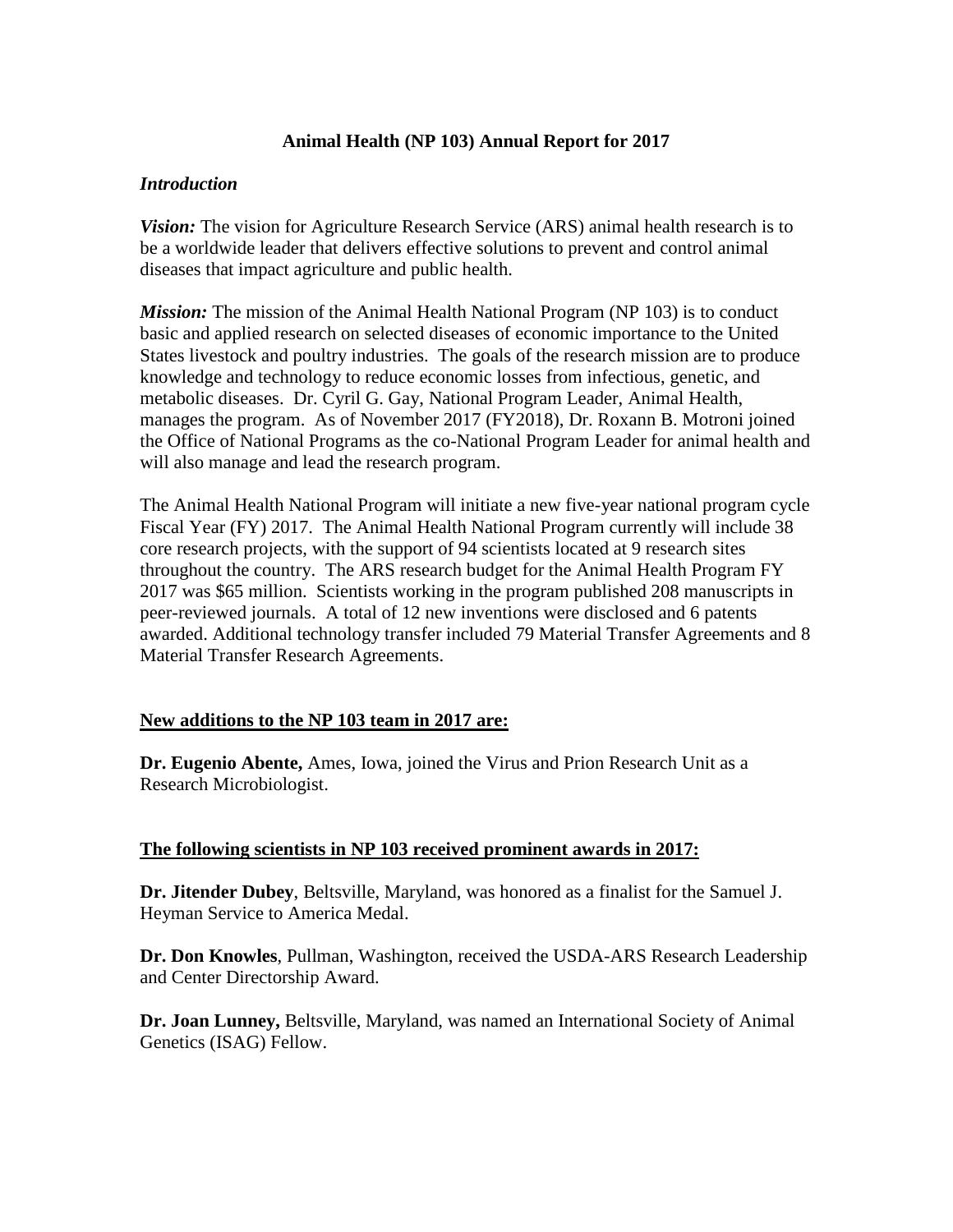**Dr. David Suarez**, Athens, Georgia, received the Excellence in Technology Transfer Project Award "Recombinant Highly Pathogenic Avian Influenza Virus Vaccine" South East Regional Award from the Federal Laboratory Consortium.

## **Research Results***:*

The following section of the report summarizes high impact research results addressing objectives in the current national program action plan components.

# **Component 1: Biodefense**

*A computational tool to characterize the antigenic diversity of swine influenza viruses* Infection with swine influenza A viruses (IAV) is one of the most important respiratory diseases of swine and is the second most common viral diagnosis of respiratory disease in swine in the United States. Furthermore, the global diversity of swine IAV creates substantial risks for both human and swine populations and could be a major contributor to future outbreaks and potential pandemics in humans. There is therefore a keen interest in improving the control of IAV in swine through vaccination. A significant barrier to improve the efficacy of vaccines is lacking the computational expertise to analyze and characterize the hemagglutinin (HA) gene of IAV to properly match vaccines to field strains. The HA protein is a major component of vaccines and target to induce a protective immune response. ARS scientists working at the National Animal Disease Center in Ames, Iowa, in collaboration with the global network of animal influenza virus experts (OFFLU), have developed a computational tool that automatically classifies HA gene sequences from swine IAV isolates. This open-access tool is now widely available and will aid swine producers, veterinarians, vaccine manufacturers, and IAV vaccine researchers in selecting vaccine strains to match the strains that are currently circulating on swine farms.

# *Early warning strategies for vector-borne animal disease outbreaks*

Vesicular stomatitis virus (VSV) is a vector-borne animal pathogen that causes lesions and other symptoms that are clinically indistinguishable from Foot-and-Mouth Disease (FMD), and is one of the most common vesicular diseases affecting livestock (domestic horses, cattle, pigs) throughout the Americas. VSV is also zoonotic and can cause mild flu symptoms in people. Despite numerous epidemiological studies, there is currently limited understanding of the factors responsible for the VSV outbreaks that have occurred in the United States every decade since 1916. VSV is an excellent research model for understanding and potentially predicting vector-borne animal disease outbreaks because it is complex and there is a lack of understanding of ecological patterns, or the role of environmental factors that may contribute to disease outbreaks through time at local and regional scales. Therefore, scientists with diverse scientific expertise from five locations across the United States (Plum Island Animal Disease Center, Orient Point, New York; Arthropod-Animal Disease Center, Manhattan, Kansas; Jornada Experimental Range Unit, Las Cruces, New Mexico; Rangeland Resources and Systems Research Unit, Cheyenne, Wyoming; Center for Epidemiology and Animal Health, Fort Collins, Colorado), collaborated on developing early warning strategies for VSV. Coupling big data-model integration with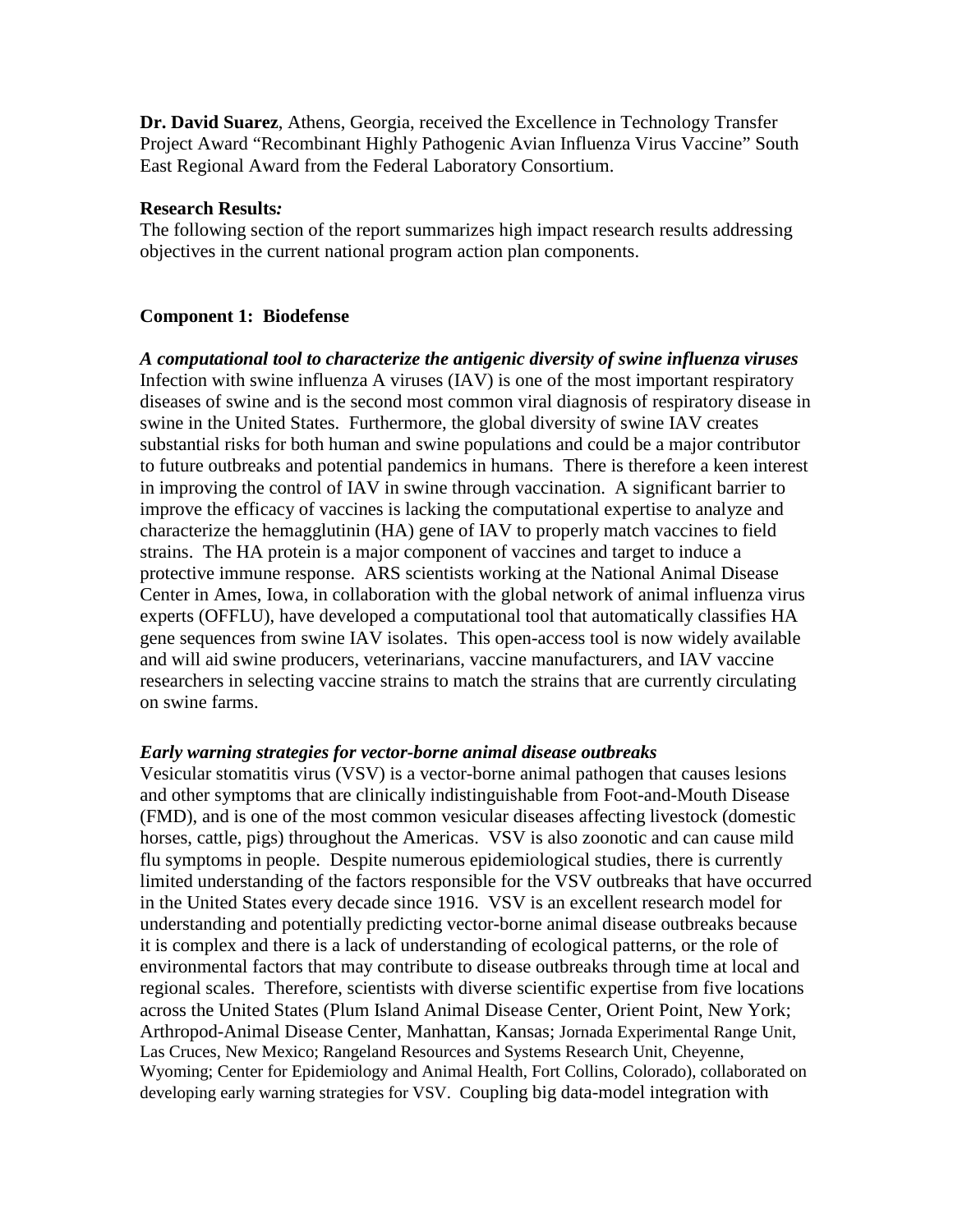human and machine learning, ARS scientists evaluated the relative importance of a large and diverse suite of environmental, insect and livestock variables to patterns in VSV disease outbreaks. Given information on latitude, elevation, and long-term precipitation, veterinarians and livestock owners should now be able to monitor their local conditions to determine the likelihood that VSV will occur in each month of the year. These early VSV warning strategies could also inform public health preparedness and response to other emerging zoonotic vector-borne diseases.

*Protecting livestock producers from the threat of foot-and-mouth disease (FMD)* Foot-and-mouth disease (FMD), a highly contagious disease affecting cloven-hoofed animals such as cattle, pigs and small ruminants is considered a major global threat to animal agriculture. Although FMD was eradicated from the United States in 1929, it has been estimated that a reintroduction would result in \$200 billion in lost revenue over 10 years. While FMD diagnostics and vaccines have been used effectively in controlling the disease, significant gaps remain in the availability of effective veterinary medical countermeasures suited for use in the United States. Therefore, ARS scientists working at the Plum Island Animal Disease Center (PIADC) have dedicated resources and made significant breakthroughs in developing new improved veterinary countermeasures to detect, prevent, and control FMD should an incursion ever occur in the United States. The first is an attenuated vaccine platform called the "leaderless" FMDLL3B3D vaccine. This vaccine mimics the immune response of commercially available inactivated FMD vaccines, which are made with virulent wild type virus strains. But unlike commercial FMD vaccines, the FMDLL3B3D vaccine virus strains are fully attenuated; thus enabling their safe production in the United States. The importance of the vaccine is that it's beneficial immune capability is created without the risk of potentially causing a devastating FMD outbreak should the vaccine virus escape from a manufacturing facility. Furthermore, the FMDLL3B3D vaccine virus platform was genetically-engineered with two negative markers to allow the differentiation of infected from vaccinated animals (DIVA). Such differentiation is paramount in the recovery phase of a disease outbreak to establish disease free status, and obtain approval to resume the export of agricultural products. This FMD vaccine is now in the advanced development phase with a commercial partner, with approval from regulatory authorities for manufacturing and distribution expected within two years. The second breakthrough is a novel DIVA companion diagnostic test for the FMDLL3B3D vaccine that was developed through a consortium of academic, industry, and federal agencies comprised of APHIS, ARS, and DHS scientists working at the PIADC. This is the first licensed FMD diagnostic kit approved for manufacturing on the U.S. mainland. Together, the FMDLL3B3D vaccine and companion diagnostic test kit increase national security by providing animal health first responders with important new tools to mitigate the potentially catastrophic economic impact of an FMD outbreak.

*Transmission of foot-and-mouth disease virus (FMDV) from persistently infected cattle*  Scientists at the ARS Plum Island Animal Disease Center continue to decipher the biological mechanisms that results in foot-and-mouth disease virus (FMDV) persistently infected cattle. Over half of FMDV infected cattle, whether vaccinated or not, become persistently infected carrier animals. This phenomenon is established when FMDV is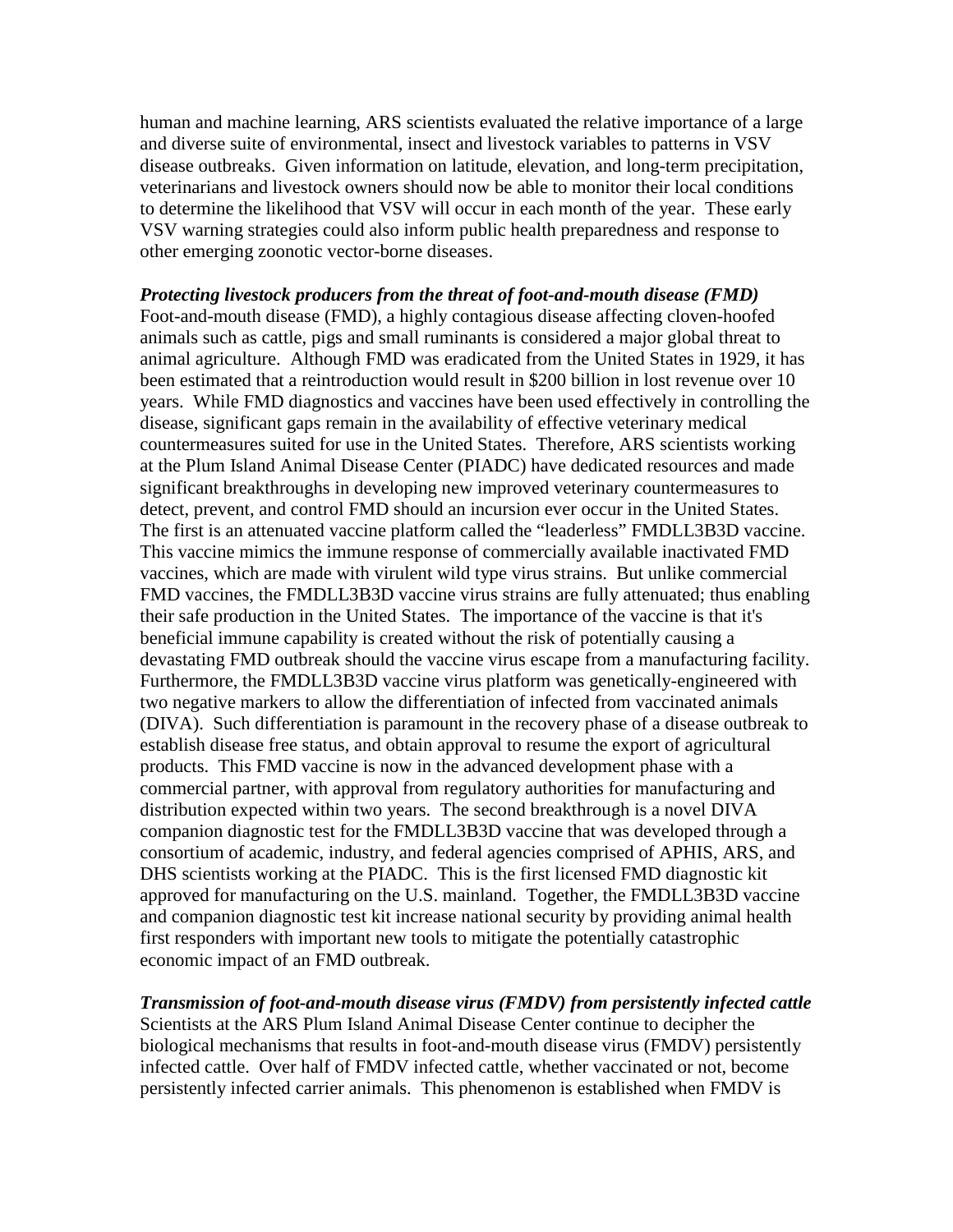maintained in their tissues for 28 days or more after infection. Carrier animals eventually clear the infection; however, the length of time required to clear the infection varies greatly. Although a large proportion of infected cattle become carriers, it is unclear whether carrier cattle can spread the infection to naïve cattle. As a result, FMD-free countries experiencing an FMD outbreak destroy carrier animals due largely to the perceived risk of transmission from carrier animals. However, destroying carrier animals is not economically feasible in the large majority of FDM-endemic countries. Therefore, ARS scientists investigated the potential for transmission of FMDV from persistently infected cattle to naive cattle under typical husbandry conditions. Results from a research collaboration with FMD scientists in Vietnam showed that no transmission occurred during six months of contact between FMD carrier and naïve cattle. These results will inform FMD response policy in the event of a large-scale outbreak. The average duration of the carrier state in this study was 27.7 months. The results of this study suggests that the duration of persistent infection in cattle may be longer than previously recognized, but the risk of transmission is low. Additionally, ARS evaluated one carrier animal for a 12 months period and fully sequenced the genome of seven viruses recovered from that animal during the study period. The analysis of the genome sequence of these seven viruses showed that a number of mutations occurred during the carrier stage. This is the first report of complete sequences of FMDV isolated from one persistently infected animal under natural conditions. The characterization of these viruses provides insights into within-host evolution of FMDV during persistent infection and has implications for FMD control in areas that are endemic for the disease.

### **New vaccine to fight deadly African disease in pigs**

African Swine Fever Virus (ASFV) is a deadly disease effecting swine, causing near 100% mortality, trade restrictions and significant economic losses globally. As its name indicates, the disease occurs in Africa. However, in 2007 the disease appeared in the Caucasus (Republic of Georgia), and has subsequently spread into Russia and the Ukraine. ASFV continues to spread and is now present in multiple countries of Eastern Europe, including Poland and most recently the Czech Republic, posing an imminent threat to the European and global swine industries. Currently there are no vaccines to protect swine against ASFV. Therefore, ARS scientists at the Plum Island Animal Disease Center in Orient, New York, have developed an improved live vaccine that is safe and can protect swine as early as 2 weeks post vaccination. This is the first experimental vaccine shown to induce early protection against ASFV in swine. This vaccine could be used globally to protect swine from this deadly disease and also safeguard the United States pork industry against the increasing incursions of this devastating disease.

## **Component 2: Antimicrobial Resistance**

*Swine to human transmission of methicillin-resistant Staphylococcus aureus (MRSA) Staphylococcus aureus* is a common and sometimes devastating human pathogen that has the ability to acquire resistance to antibiotics resulting in methicillin-resistant *Staphylococcus aureus* (MRSA). Swine can carry strains of MRSA that do not appear to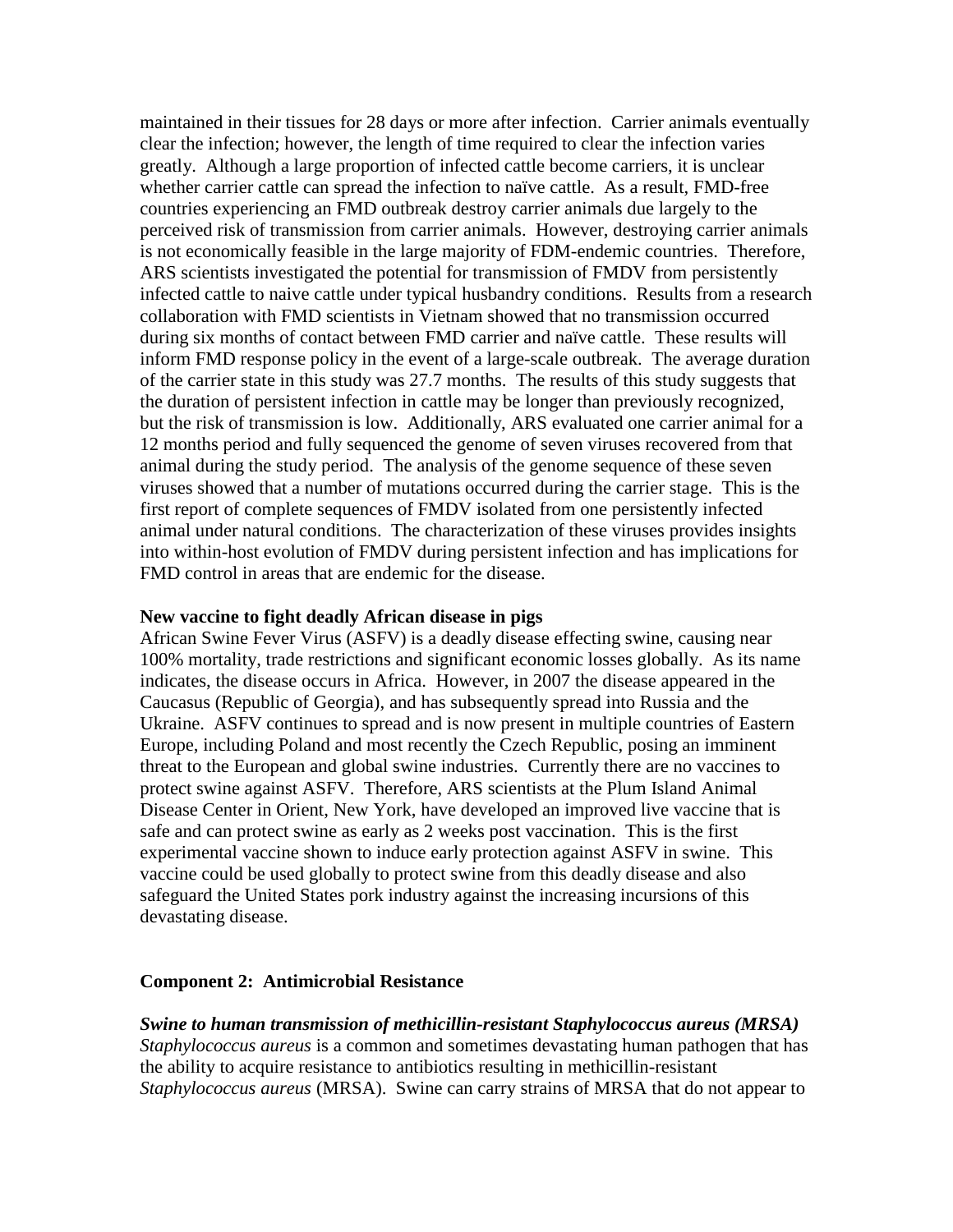cause disease in swine, but it is unclear whether livestock-associated (LA)-MRSA are a risk for humans. Therefore, ARS scientists at the National Animal Disease Center, Ames, Iowa, investigated the genetic mechanisms of antimicrobial resistance among swine LA-MRSA and human clinical MRSA isolates and found that swine isolates exhibited resistance to fewer antibiotics than MRSA isolates from humans with no swine contact. Furthermore, distinct genomic antimicrobial resistance elements were harbored by each group, with little overlap in shared antimicrobial resistance genes between swine LA-MRSA and human clinical MRSA isolates. These results suggest there are distinct populations of MRSA in swine and humans, antibiotic resistance is more prevalent in human strains, swine to human transmission is infrequent, and that LA-MRSA may not be a common zoonotic threat.

## *Effect of zinc in the selection of methicillin-resistant Staphylococcus aureus (MRSA)*

Feeding zinc to young pigs to prevent diarrhea is a common practice in the swine industry. But public health concerns over this practice have increased because using zinc supplements has been partly attributed to the occurrence of livestock-associated methicillin-resistant *Staphylococcus aureus* (LA-MRSA) strains in Europe. Therefore, ARS scientists at the National Animal Disease Center, Ames, Iowa, along with collaborators at Iowa State University and University of Minnesota, compared the prevalence of zinc resistance genes in U.S. swine LA-MRSA isolates with their prevalence in MRSA isolates from humans with no swine contact. None of the swine MRSA isolates were resistant to zinc. In contrast, 21.9 percent of isolates from humans with no swine contact carried the zinc resistance gene, and 24.7 percent were resistant to zinc. These results suggest that the application of zinc in feed, has not led to an increase in zinc resistant MRSA isolates in swine populations, and that these LA MRSA are not the source of zinc resistant MRSA in humans.

#### *Direct-fed microbials as an antibiotic alternative*

With an increase in concerns regarding the development of antibiotic resistance and efforts to promote the judicious use of antibiotics in food-producing animals, there is a timely need for the development of viable alternatives to ensure and maintain optimal animal health and performance. Direct-fed microbials (DFMs), often referred to as probiotics, are a potential non-antibiotic replacement that has been studied extensively and used in commercial applications. DFMs are beneficial bacteria and often used as a feed supplement to promote gut health. Therefore, to better understand the health benefits of probiotics in enhancing gut health in poultry, and the mechanisms used by the non-pathogenic probiotic bacteria *Bacillus subtilis*, ARS scientists at the Animal Biosciences and Biotechnology Laboratory in Beltsville, Maryland, carried out extensive animal studies to show that certain Bacillus strains stimulate host innate immune responses, decrease harmful inflammatory responses, and promote gut integrity when used as a feed additive in young chickens. These results provide scientific evidence for the beneficial effects of probiotic bacteria and the potential use of some strains of *Bacillus subtilis* as a feed additive to promote gut health in commercial poultry production, and reduce the use of medically important antibiotics.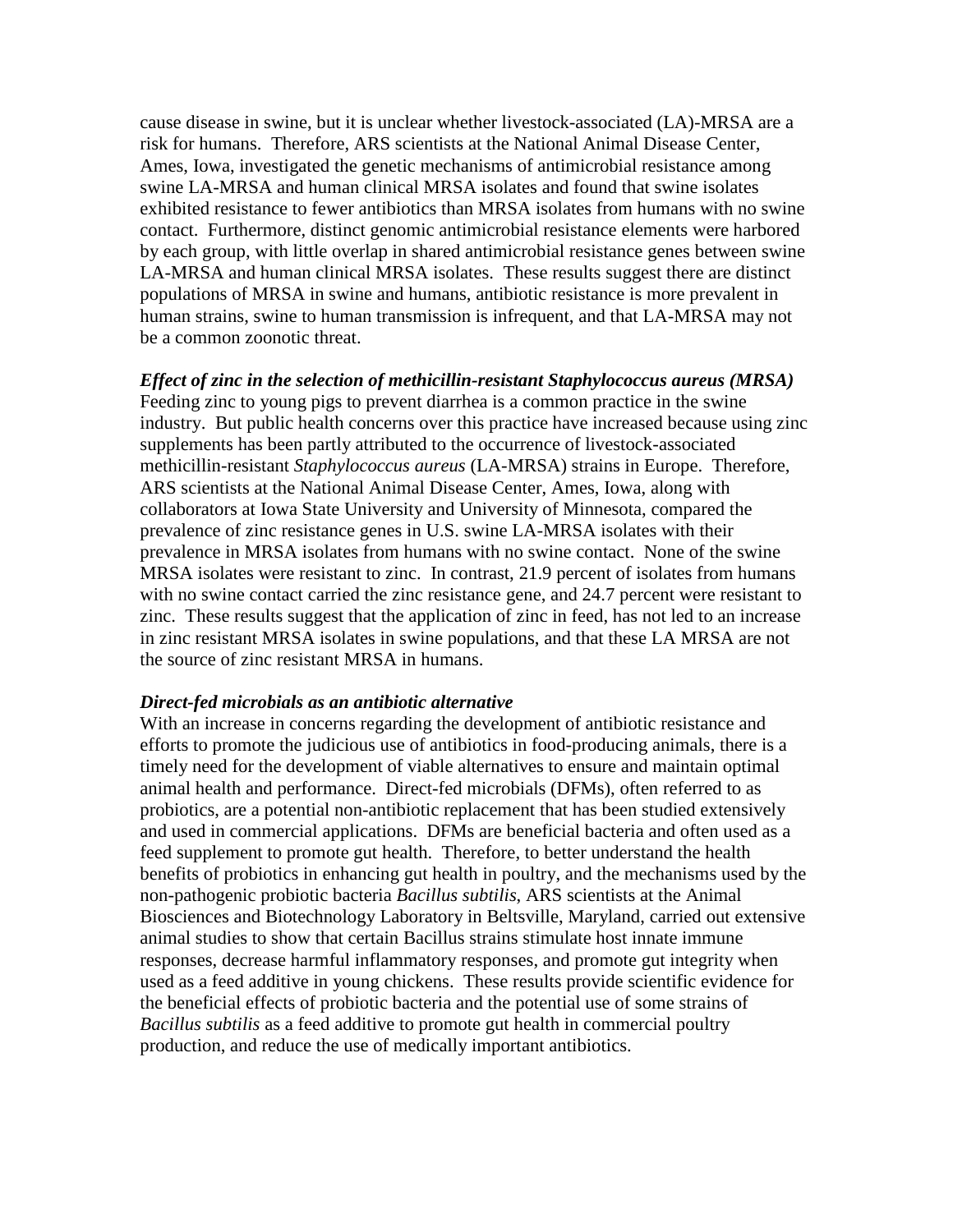# **Component 3: Zoonotic Bacterial Diseases**

## *Long duration antibiotic not effective against brucellosis in goats.*

Whole herd treatment of infected goats with a long lasting antibiotic could be an effective treatment for reducing infection, clinical effects and disease transmission to humans. Therefore, ARS scientists at the National Animal Health Disease Center in Ames, Iowa, treated goats with a commercial antibiotic after experimental infection with *Brucella melitensis* and found that infection and abortion rates were not decreased. Although this antibiotic is expected to remain efficacious for 21 days after treatment, this study indicates that it would not provide economic or epidemiologic benefits under field conditions. This work eliminates a possible therapeutic approach for managing brucellosis in areas of high disease prevalence but it clearly shows that the use of antibiotics as an intervention strategy for brucellosis in goats is not effective.

## **Component 6: Parasitic Diseases**

*A new research tool for tick-transmitted diseases that eliminates the need for animals*  Laboratory methods to enhance large-scale preparations of purified pathogens from infected tick vectors are paramount to advance research of tick-transmitted diseases such as bovine anaplasmosis, bovine babesiosis, Lyme disease, and Heartwater. But these methods require the use of live animals to propagate these pathogens. Therefore, scientists at the ARS Animal Diseases Research Unit in Pullman, Washington, designed and developed a novel continuous flow laboratory tick feeding system that facilitates isolating pure, free, and infectious tick-borne pathogens, thus eliminating the traditional method of using animals for isolating pure cultures of pathogens. Ticks are fed on a silicone membrane covering blood circulated at a constant temperature, mimicking living animals. The laboratory tick feeding system will be a useful method to improve live vaccine development for tick-borne diseases, to study pathogen-tick vector interaction, and the tick-mammalian host interface. This new laboratory method not only improves pathogen isolation but is responsive to the goal of improving animal welfare by replacement, reduction and refinement of animal use in the study of tick transmitted diseases.

## *Improving the accuracy of diagnostic tests for Bovine babesiosis*

Bovine babesiosis (also known as cattle tick fever) is a tick-transmitted disease caused by the protozoan parasites *Babesia bovis* and *B. bigemina. Babesia* parasites can be transmitted by tick vectors to cattle of any age, which can result in 90% mortality in naive adults. Babesiosis was a significant problem in the southern United States until the eradication of the tick vector in the 1940's. The United States imports a million head of cattle yearly from Mexico, where Babesiosis and cattle fever ticks are present. The control measure used to prevent babesiosis from coming to the United States is treating all cattle arriving from Mexico with acaricides to eliminate cattle fever ticks. But, the recent discovery of acaricide resistant tick populations capable of transmitting *babesia species,* and the re-emergence and spread of cattle fever ticks by wildlife on the Texas - Mexico border is increasing the risk of the return of bovine babesiosis, which is a major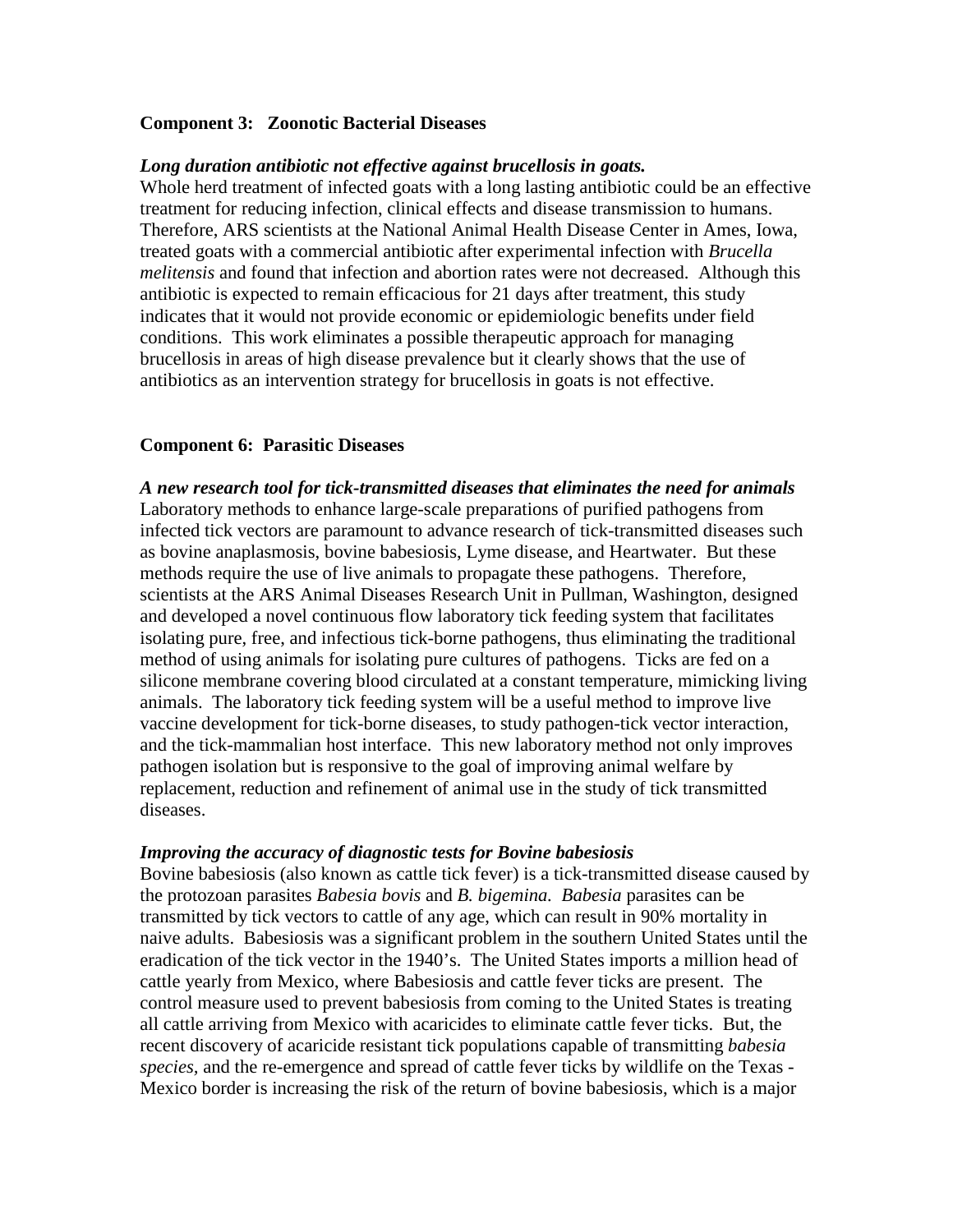concern for the U.S. livestock industry. Therefore, scientists at the ARS Animal Diseases Research Unit in Pullman, Washington, have developed a modified diagnostic test with greater accuracy than the current standard tests to determine the infection prevalence of bovine babesiosis on the United States-Mexico border. This improved diagnostic test was fully developed in collaboration with a commercial partner and is now available for use to determine whether bovine babesiosis infections of cattle and wildlife are moving beyond the United States-Mexico border.

### *Novel screening system developed to identify anti-parasite molecules*

A microfluidic device ("chip") was developed to record the rhythmic contraction of the pharynx of parasitic worms that control worm feeding. These electropharyngeograms (EPGs) can now be used to record responses from multiple worms per chip and can be used to evaluate novel drugs that target worm feeding to damage worm development. Therefore, ARS scientists at the Animal Parasitic Diseases Laboratory in Beltsville, Maryland, and colleagues at the University of California - San Francisco, George Washington University, and the University of Oregon validated this microfluidic technology using larval stages of parasitic human hookworms and the pig large round worm Ascaris suum against known anti-parasite drugs. Novel drugs are now being tested with this device. This showed that the microfluidic EPG platform provides a new tool for screening candidate drugs that can be further tested to eliminate parasitic worms from animals and humans.

## **Component 7: Transmissible Spongiform Encephalopathies**

#### *Swine are potential hosts for the scrapie agent*

A naturally occurring prion disease has not been recognized in swine, but the agent of bovine spongiform encephalopathy does transmit to swine by experimental routes. Swine are thought to have a robust species barrier when exposed to the naturally occurring prion diseases of other species, but the susceptibility of swine to the agent of sheep scrapie has not been thoroughly tested. Therefore, ARS scientists at the National Animal Disease Center in Ames, Iowa, conducted this experiment to test the susceptibility of swine to U.S. scrapie isolates by intracranial and oral inoculation. Necropsies were done on a subset of animals at approximately 6 months post inoculation (PI): the time the pigs were expected to reach market weight. Remaining pigs were maintained and monitored for clinical signs of transmissible spongiform encephalopathies (TSE) until study termination at 80 months PI or when removed due to disease. Brain samples were examined by multiple diagnostic approaches, and for a subset of pigs in each inoculation group, bioassay in mice expressing porcine prion protein. At 6 months PI, no evidence of scrapie infection was noted by any diagnostic method. However, at 51 months of incubation or greater, five animals were positive by one or more diagnostic methods. Furthermore, positive bioassay results were obtained from all inoculated groups (oral and intracranial; market weight and end of study) suggesting that swine are potential hosts for the agent of scrapie.